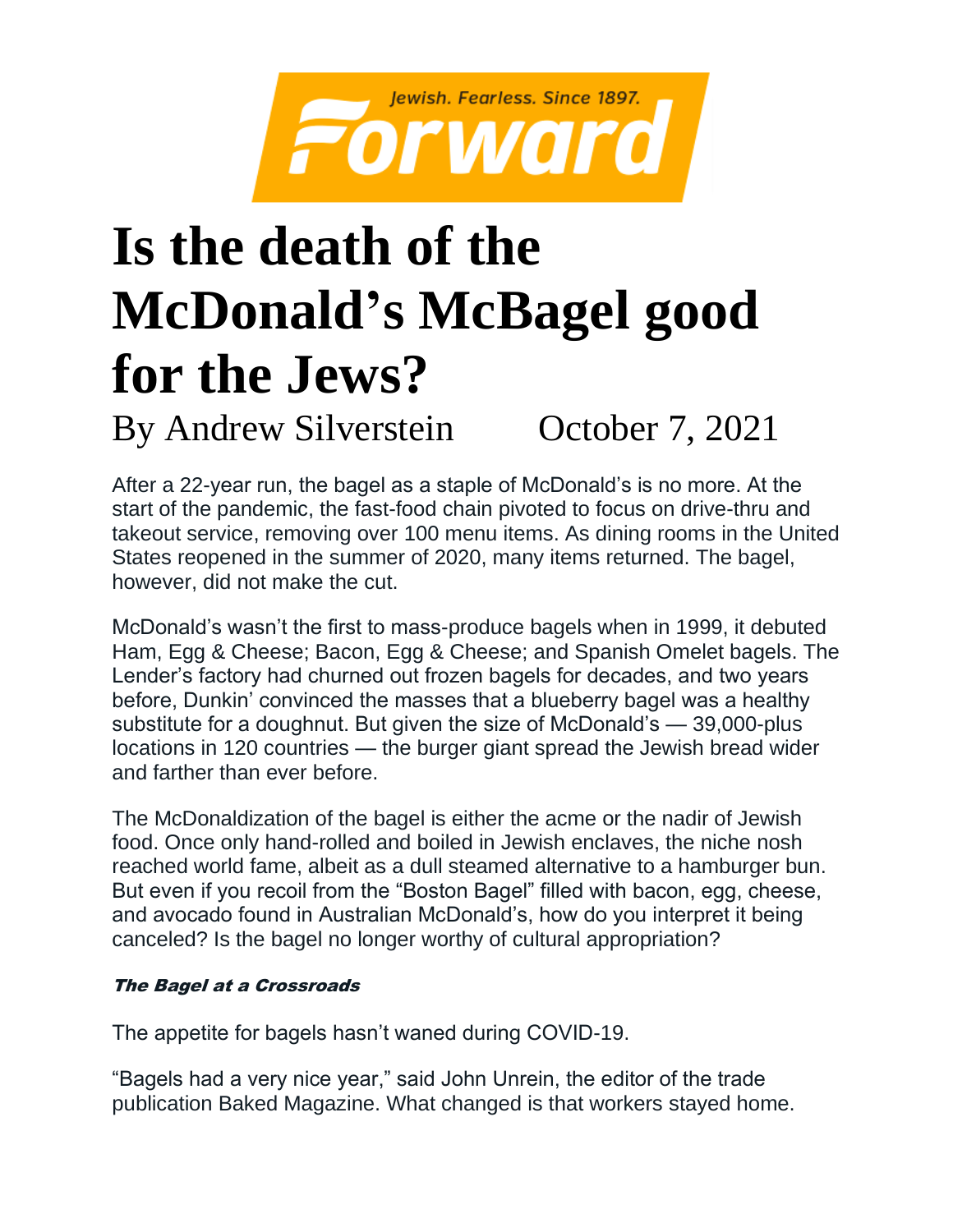"Breakfast out got real slammed," Unrein explained, but people kept eating bagels. Moreover, he found that in June 2021, domestic supermarket bagel sales had increased by 16 percent over the previous year, and artisanal bagels had fared well. Still, he sees the end of the McBagel as significant. "McDonald's, when they do make a decision," he said. "It's enormous. It has a tremendous influence on the world. They're the leader." Indeed, Chick-fil-A discontinued their bagels earlier this year.

With the fast-food bagel in retreat, the Jewish breakfast is at a crossroads. Does it return to its hard-boiled immigrant roots or remain an empty vessel for crispy bacon and mysterious "breakfast sauce"? But before I ponder the McBagel as a metaphor, I must admit I have never tried one. I had thought the brief 22-year window of opportunity had passed. Then I found McDonald's bagel fan groups on Facebook.



Courtesy of KeShanna Brooks

Taking Matters Into Their Own Hands: Many disheartened McBagel fans are sharing recipes so they can make their own version of the discontinued sandwich.

In the group "Bring Back The Steak, Egg and Cheese Bagel," 1700 loyalists post screenshots trolling McDonald's official social media, link to YouTube videos of copycat recipes, and most important, share intel on sightings of the near-extinct sandwich. According to McDonald's, restaurants in select markets, including Chicago, Washington and Baltimore, can choose to carry bagels. Internationally, Canadian, German, and Taiwanese McDonald's hang on to their bagel options. The rest of the world is a McBagel void.

I asked the group what made the steak bagel so special. Since this was the internet, one person digressed into a conspiracy theory that the chain's only Jewish food items disappeared because of the Jews before another poster pushed back. In the end, six dozen people across the country sang the praises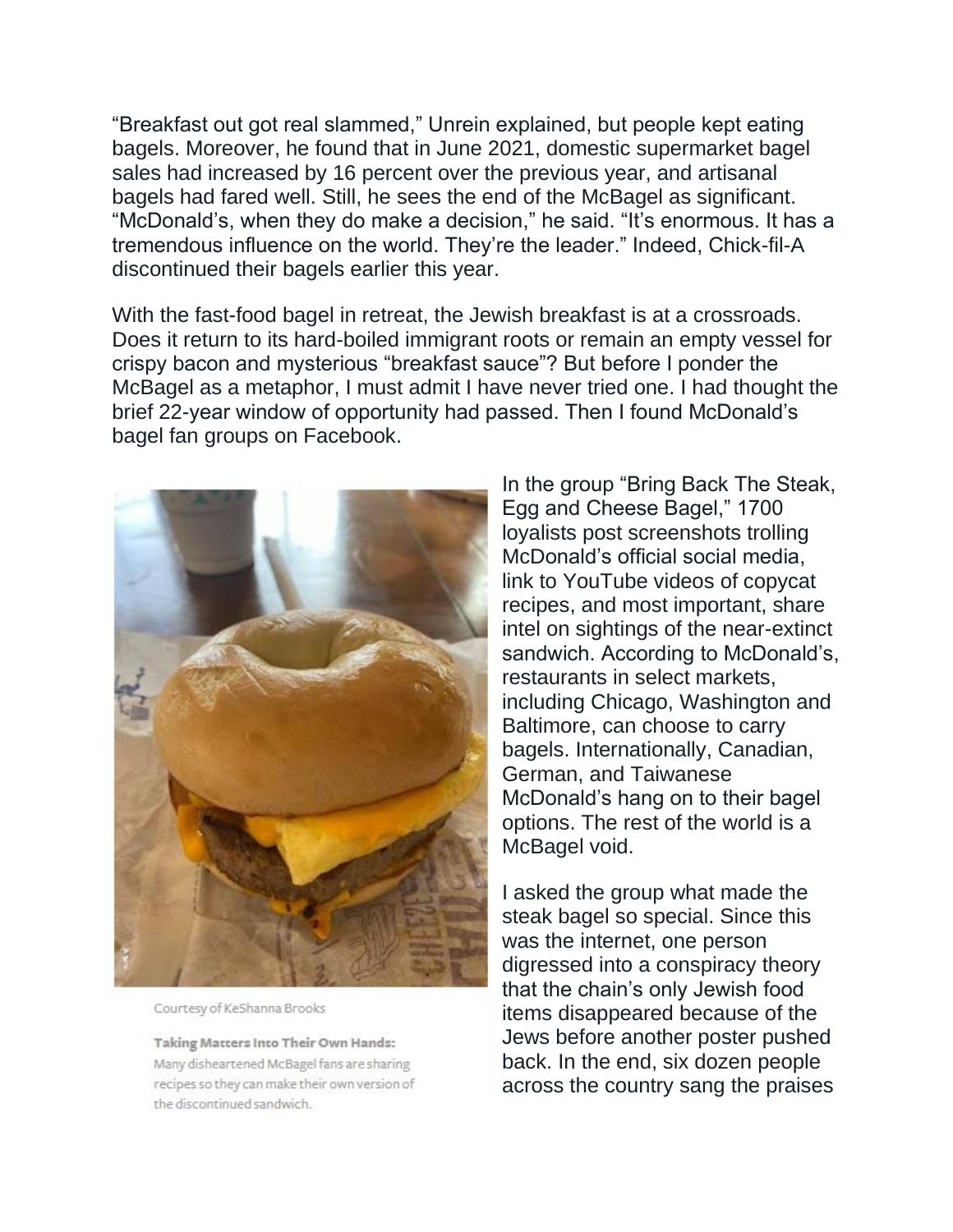of the peppery "white breakfast sauce," the sautéed onions, and the quality of the beef.

"It is their best sandwich, hands down," wrote one poster from Illinois, and two expecting mothers bonded over their shared pregnancy craving.

### McBagel Fervor Is Real

Online McDonald's bagel support communities began to crop up five years ago when the fast-food chain let individual restaurants decide what bagels to offer. The following year, an Ohio man pulled a gun at a drive-thru that didn't have the steak sandwich. Steak, Egg, & Cheese Bagel fervor is real. Still, I wasn't convinced enough to buy a New York-Baltimore bus ticket and give it a try.

I'm picky with New York bagels. The term "bagel sandwich" makes me uncomfortable. A bagel must be boiled and should be topped with cream cheese, smoked fish and not much else. This might make me an elitist, but it's different from not eating a Big Mac or only drinking third-wave coffee. For millennia, Jewish cuisine was born through the blending of local traditions and biblical rules. Food no longer has to be kosher to be Jewish, but there are unwritten rules — and McDonald's bagels, like the "New York Bagel Supreme" found in the Netherlands — violates them. It's not a religious conviction. It's that double beef patties, bacon, cheese, and coleslaw on soggy bread just doesn't feel Jewish (or sound any good).

My commitment to bagel orthodoxy might sound superficial or nostalgic. It's what Irving Howe in the 1970s called "bagel and lox Jewishness." He defined it in "World of Our Fathers" as a "residual attachments to foods, a few customs and a garbled Yiddish phrase." Still, I'd rather be a bagel-and-lox Jew than a bagel-and-steak Jew. Like many, my Jewishness boils down to a boiled bagel.

## Was the McDonald's Bagel Even Really a Bagel?

For Peter Reinhart, a chef-instructor at Johnson & Wales University, the preference for a tough-to-chew boiled bagel is not necessarily a principled choice. A traditional bagel with its hard, blistered crust is something you have to grow up with to appreciate, said Reinhart, whose bagel recipes have appeared in The New York Times, Epicurious and National Geographic.

Steamed bagels, like those sold at chains, are lighter and airier, making for a more marketable product. "Once bagels became softer and easier to eat, they became much more sandwich-friendly," said Reinhart, who is also a James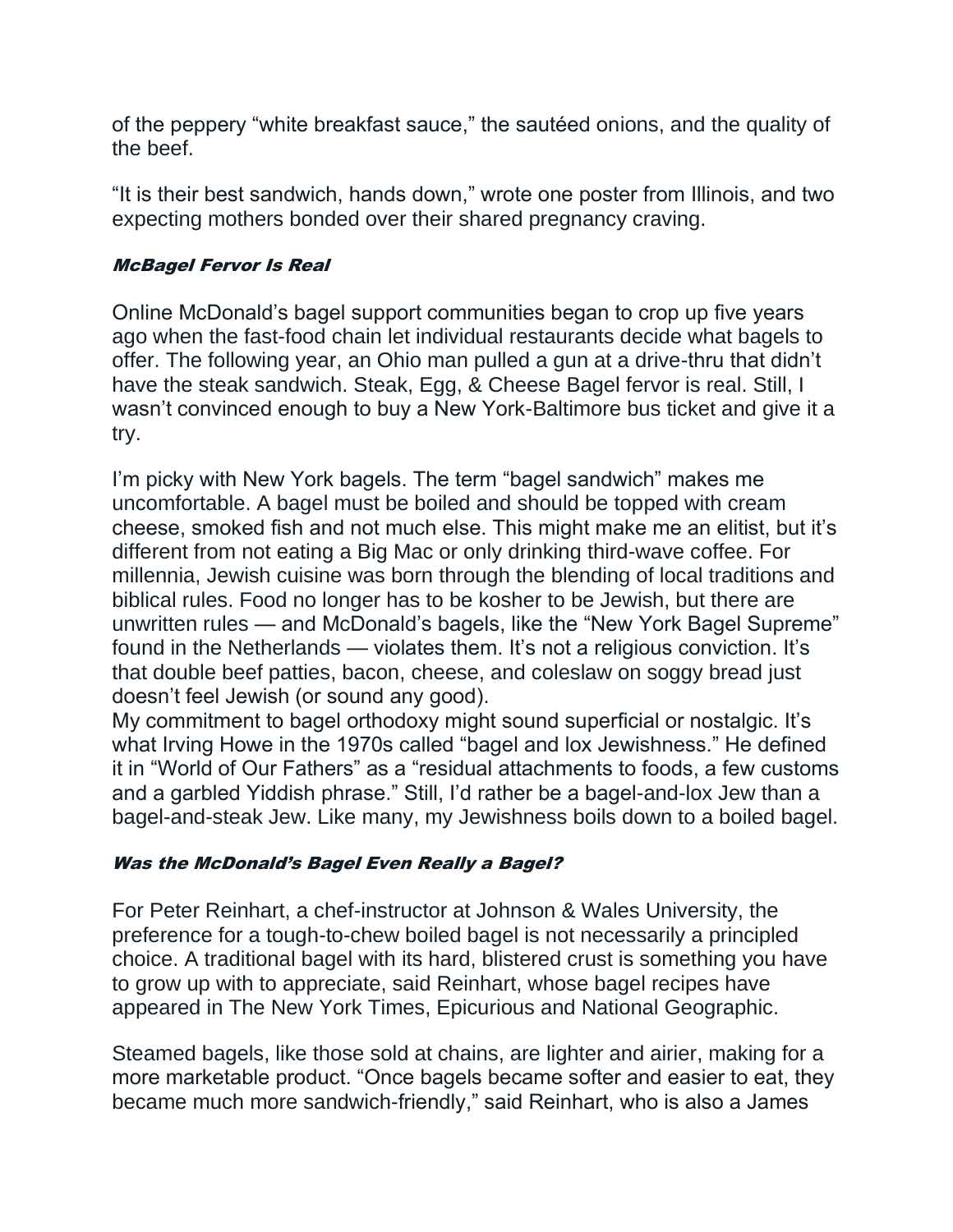Beard award-winning baker. "In this country, people are used to having their bread be soft and a good carrier for what's inside the bread."



Courtesy of Courtesy of AMC

The Apex or Nadir of Jewish cuisine: The McDonald's bacon, egg and cheese bagel is going the way of the McDLT.

Indeed, die-hard online McDonald's bagel fans rarely discuss the actual bread. When they do, they praise it as "soft" and "fluffy," which they find a better fit for a sandwich than the crumbly McMuffin. Nothing like the beloved hard-crusted New York bagel I teethed on as a toddler.

This phenomenon isn't limited to the United States. Rachel Moeller, the owner of the Parisian bakery Rachel Cakes, told Vice magazine in 2017 that her French customers disliked her traditional boiled

bagels. "They asked if they could be more like a baguette!" For them, bagels are synonymous with over-stuffed American-style sandwiches. In France, and most elsewhere, a bagel is a lunchtime indulgence, not a breakfast food. Perhaps this is a result of the fact that many people's first encounter with the Jewish bread is a McDonald's bagel burger.

#### The Work of the McDonald's Bagel Is Complete

It didn't have to be this way.

"The names of the first bagel cafes were meant to evoke Jewish life," wrote food writer and scholar Darra Goldstein in her 2005 article, "Will Matzoh Go Mainstream," which traces the history of corporate bagels. Earlier chains like Noah's Bagels gave vast swaths of Americans their first taste of Jewish food, even if not the most authentic. Later chains, however, presented the bagel not as Jewish but as quintessentially New York. Dunkin', for instance, rolled out their "low-fat" bagels in 1997, with former mayor Ed Koch showing viewers how to schmear like a New Yorker.